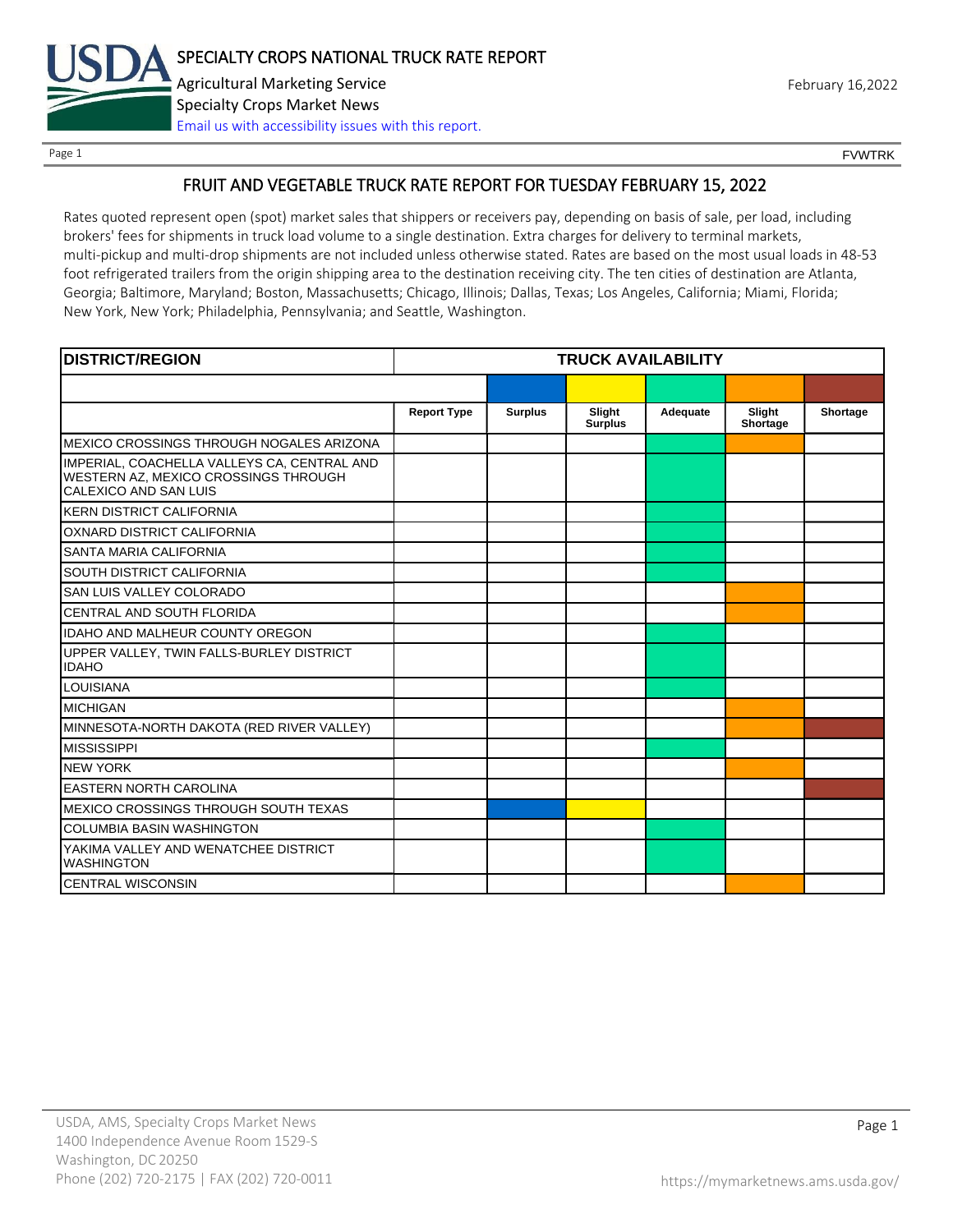

Page 2 FOUNTRK CONTROL CONTROL CONTROL CONTROL CONTROL CONTROL CONTROL CONTROL CONTROL CONTROL CONTROL CONTROL CONTROL CONTROL CONTROL CONTROL CONTROL CONTROL CONTROL CONTROL CONTROL CONTROL CONTROL CONTROL CONTROL CONTROL

# PRICES FOR TUESDAY FEBRUARY 15, 2022

In areas where rates are based on package rates, per-load rates were derived by multiplying the package rate by the number of packages in the most usual load in a 48-53 foot trailer.

# PERCENTAGE OF CHANGE FROM TUESDAY FEBRUARY 8, 2022 SHOWN IN ()

## MEXICO CROSSINGS THROUGH NOGALES ARIZONA

## --BEANS, ROUND GREEN TYPE, CORN, SWEET, CUCUMBERS, EGGPLANT, GRAPEFRUIT, HONEYDEWS, ORANGES, SQUASH, TOMATILLOS, TOMATOES, TOMATOES, CHERRY, TOMATOES, GRAPE TYPE, TOMATOES, PLUM TYPE AND WATERMELONS

|              |                 | RANGE      | <b>MOSTLY</b> |        |
|--------------|-----------------|------------|---------------|--------|
| Atlanta      | Slight Shortage | 6500-7300  | 6800-7000     | (0)    |
| Baltimore    | Adequate        | 8000-9700  | 8200-8800     | $(+2)$ |
| Boston       | Adequate        | 8800-10700 | 9000-9600     | $(-1)$ |
| Chicago      | Adequate        | 6100-7200  | 6400-6800     | (0)    |
| Dallas       | Adequate        | 3600-4500  | 3700-4100     | (0)    |
| Los Angeles  | Adequate        | 1800-2100  |               | (+3)   |
| Miami        | Adequate        | 8000-9000  | 8300-8800     | $(+2)$ |
| New York     | Adequate        | 8300-10000 | 8600-9300     | (0)    |
| Philadelphia | Adequate        | 8300-9900  | 8600-8900     | $(+1)$ |

IMPERIAL, COACHELLA VALLEYS CA, CENTRAL AND WESTERN AZ, MEXICO CROSSINGS THROUGH CALEXICO AND SAN LUIS

## --ANISE, BOK CHOY, BROCCOLI, CABBAGE/ FRESH CUT, CAULIFLOWER, CELERY, CHINESE CABBAGE, CILANTRO, ENDIVE, ESCAROLE, GREENS, KALE, LEEKS, LETTUCE, GREEN LEAF, LETTUCE, ICEBERG, LETTUCE, RED LEAF, LETTUCE, ROMAINE, PARSLEY AND SPINACH

|             |          | RANGE      | <b>MOSTLY</b> |        |
|-------------|----------|------------|---------------|--------|
| Atlanta     | Adequate | 7600-9000  | 8000-8700     | (-3)   |
| Baltimore   | Adequate | 8500-10000 | 9000-9700     | (-5)   |
| Chicago     | Adequate | 6300-8800  | 7400-8100     | (-3)   |
| Dallas      | Adequate | 6400-7800  | 6600-7500     | (-2)   |
| Los Angeles | Adequate | 1500-1800  |               | (+6)   |
| New York    | Adequate | 8900-10900 | 9500-10500    | $(-2)$ |
| Seattle     | Adequate | 4100-5200  | 4400-5100     | (0)    |

KERN DISTRICT CALIFORNIA

## --CARROTS AND GRAPES

|           |          | RANGE      | <b>MOSTLY</b> |        |
|-----------|----------|------------|---------------|--------|
| Atlanta   | Adequate | 7800-9000  | 8200-8900     | (-1)   |
| Baltimore | Adequate | 8800-10000 | 9200-9900     | $(-3)$ |
| Boston    | Adequate | 9400-11500 | 10200-11200   | (-2)   |
| Chicago   | Adequate | 6200-8800  | 7600-8300     | (-2)   |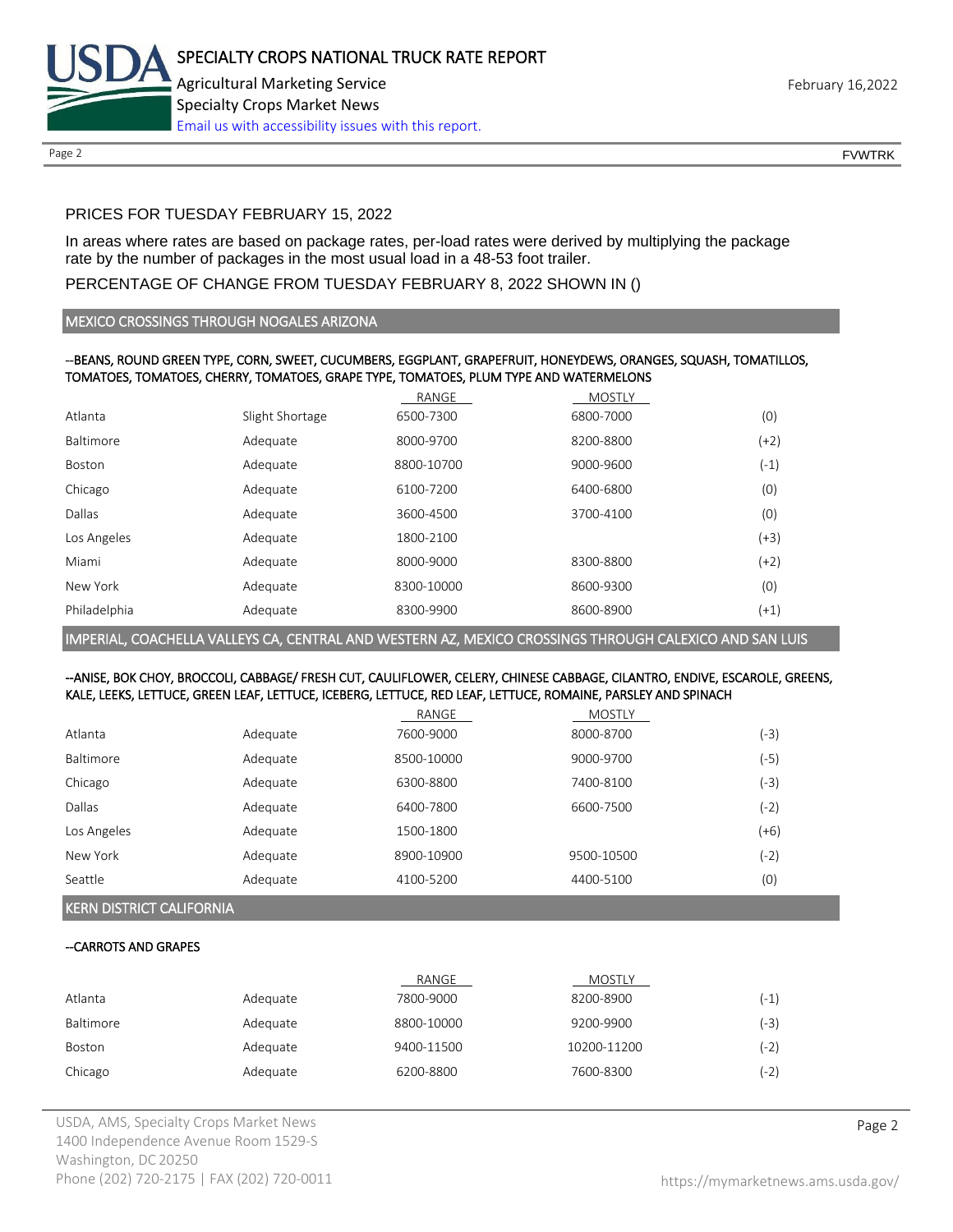

Agricultural Marketing Service **February 16,2022** February 16,2022

Specialty Crops Market News

 $\sum_{i=1}^{n}$  accessibility issues with this  $n$ 

| Page 3                                    |          |                                                                                                 |               |        | <b>FVWTRK</b> |
|-------------------------------------------|----------|-------------------------------------------------------------------------------------------------|---------------|--------|---------------|
| Dallas                                    | Adequate | 6400-7800                                                                                       | 6700-7700     | (0)    |               |
| <b>OXNARD DISTRICT CALIFORNIA</b>         |          |                                                                                                 |               |        |               |
|                                           |          | -- ARTICHOKES, CABBAGE/ FRESH CUT, CELERY, CILANTRO, GREENS, KALE, LETTUCE, ROMAINE AND PARSLEY |               |        |               |
|                                           |          | RANGE                                                                                           | MOSTLY        |        |               |
| Atlanta                                   | Adequate | 7600-9000                                                                                       | 8200-8900     | $(-2)$ |               |
| Baltimore                                 | Adequate | 8700-10000                                                                                      | 9200-9900     | $(-5)$ |               |
| Chicago                                   | Adequate | 6300-8900                                                                                       | 7600-8200     | $(-3)$ |               |
| Dallas                                    | Adequate | 6400-8000                                                                                       | 6800-7700     | $(-2)$ |               |
| Los Angeles                               | Adequate | 1500-1800                                                                                       |               | (0)    |               |
| Philadelphia                              | Adequate | 8700-10500                                                                                      | 9400-10200    | $(-2)$ |               |
| <b>SANTA MARIA CALIFORNIA</b>             |          |                                                                                                 |               |        |               |
| -- BROCCOLI, CAULIFLOWER AND CELERY       |          |                                                                                                 |               |        |               |
|                                           |          | RANGE                                                                                           | MOSTLY        |        |               |
| Baltimore                                 | Adequate | 8700-10400                                                                                      | 9200-9700     | $(-6)$ |               |
| Boston                                    | Adequate | 9400-11400                                                                                      | 10200-11200   | $(-2)$ |               |
| Chicago                                   | Adequate | 6200-9000                                                                                       | 7600-8300     | $(-2)$ |               |
| Dallas                                    | Adequate | 6600-8000                                                                                       | 6800-7700     | $(-2)$ |               |
| New York                                  | Adequate | 9100-11000                                                                                      | 9700-10700    | (0)    |               |
| Philadelphia                              | Adequate | 8900-10700                                                                                      | 9400-10400    | $(-1)$ |               |
| SOUTH DISTRICT CALIFORNIA                 |          |                                                                                                 |               |        |               |
| -- AVOCADOS, LEMONS, ORANGES AND TANGELOS |          |                                                                                                 |               |        |               |
|                                           |          | RANGE                                                                                           | <b>MOSTLY</b> |        |               |
| Atlanta                                   | Adequate | 8000-9100                                                                                       | 8000-8900     | $(-1)$ |               |
| Baltimore                                 | Adequate | 8700-10300                                                                                      | 9000-10000    | $(-4)$ |               |
| Boston                                    | Adequate | 9800-11500                                                                                      | 10000-11000   | (0)    |               |
| Chicago                                   | Adequate | 7600-8400                                                                                       | 7700-8100     | $(-3)$ |               |
| Dallas                                    | Adequate | 6800-7800                                                                                       | 7100-7500     | $(-4)$ |               |
| Miami                                     | Adequate | 9800-11000                                                                                      | 10400-10800   | $(-1)$ |               |
| New York                                  | Adequate | 9200-10800                                                                                      | 9500-10400    | $(-2)$ |               |
| Philadelphia                              | Adequate | 8800-10600                                                                                      | 9200-10200    | $(-2)$ |               |
| Seattle                                   | Adequate | 4800-5800                                                                                       | 5400-5800     | $(-3)$ |               |
| SAN LUIS VALLEY COLORADO                  |          |                                                                                                 |               |        |               |
| -- POTATOES                               |          |                                                                                                 |               |        |               |
|                                           |          |                                                                                                 |               |        |               |

| Atlanta | Slight Shortage                        | 4500-4950 | (+27)  |
|---------|----------------------------------------|-----------|--------|
|         | USDA, AMS, Specialty Crops Market News |           | Page 3 |
|         | 1400 Independence Avenue Room 1529-S   |           |        |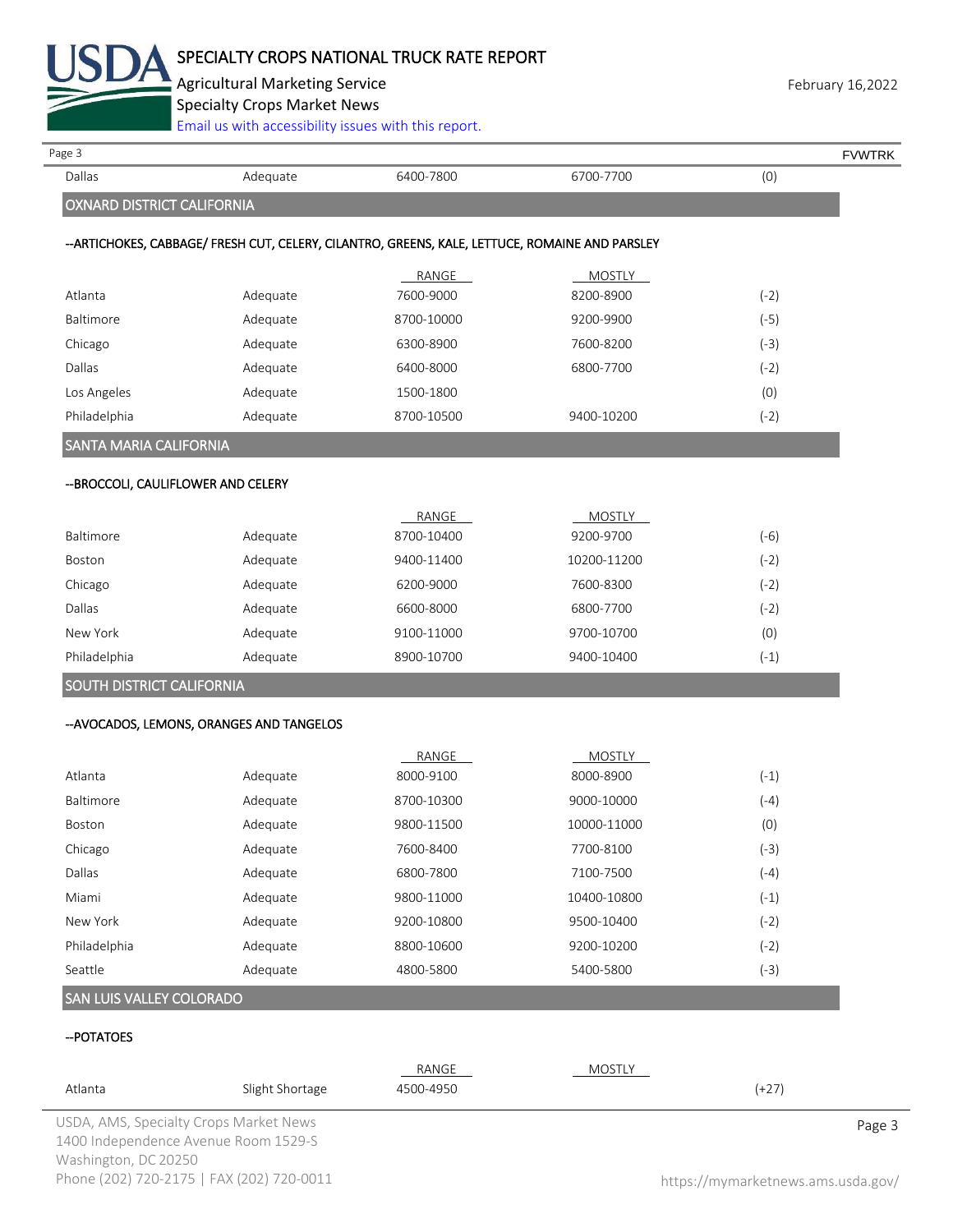

Agricultural Marketing Service **February 16,2022** February 16,2022 Specialty Crops Market News

[Email us with accessibility issues with this report.](mailto:mars@ams.usda.gov?subject=508%20Inquiry/Report)

| Page 4       |                 |           | <b>FVWTRK</b> |
|--------------|-----------------|-----------|---------------|
| Baltimore    | Slight Shortage | 6075-6525 | $(+8)$        |
| Boston       | Slight Shortage | 6075-6525 | $(+7)$        |
| Dallas       | Slight Shortage | 2250-2475 | (0)           |
| New York     | Slight Shortage | 6300-6750 | $(+7)$        |
| Philadelphia | Slight Shortage | 6300-6750 | $(+7)$        |

CENTRAL AND SOUTH FLORIDA

### --BEANS, CABBAGE, CORN, SWEET, CUCUMBERS, EGGPLANT, ENDIVE, ESCAROLE, OKRA, PEPPERS, BELL TYPE, PEPPERS, OTHER, RADISHES, SQUASH, YELLOW STRAIGHTNECK, SQUASH, ZUCCHINI, STRAWBERRIES, TOMATOES, CHERRY, TOMATOES, GRAPE TYPE AND TOMATOES, PLUM TYPE

|                  |                 | RANGE     | MOSTLY |         |
|------------------|-----------------|-----------|--------|---------|
| Atlanta          | Slight Shortage | 1400-1600 |        | $(-21)$ |
| <b>Baltimore</b> | Slight Shortage | 3000-3500 |        | (-8)    |
| Boston           | Slight Shortage | 4000-4500 |        | $(-19)$ |
| Chicago          | Slight Shortage | 2500-2800 |        | $(-10)$ |
| New York         | Slight Shortage | 3800-4000 |        | $(-11)$ |
| Philadelphia     | Slight Shortage | 3400-3600 |        | $(-10)$ |

IDAHO AND MALHEUR COUNTY OREGON

### --ONIONS, DRY

|                  |          | RANGE       | <b>MOSTLY</b> |         |
|------------------|----------|-------------|---------------|---------|
| Atlanta          | Adequate | 7500-8075   |               | (-6)    |
| <b>Baltimore</b> | Adequate | 7800-8500   |               | $(-12)$ |
| Boston           | Adequate | 8500-9350   |               | (-20)   |
| Chicago          | Adequate | 5000-5950   |               | $(-18)$ |
| Dallas           | Adequate | 5000-5950   |               | $(-18)$ |
| Los Angeles      | Adequate | 2125-2550   |               | $(-27)$ |
| Miami            | Adequate | 10000-10625 |               | $(-16)$ |
| New York         | Adequate | 8500-9350   |               | $(-18)$ |
| Philadelphia     | Adequate | 7800-8500   |               | $(-12)$ |
|                  |          |             |               |         |

UPPER VALLEY, TWIN FALLS-BURLEY DISTRICT IDAHO

### --POTATOES

|             |          | RANGE      | <b>MOSTLY</b> |         |
|-------------|----------|------------|---------------|---------|
| Atlanta     | Adequate | 7000-8000  |               | $(-3)$  |
| Baltimore   | Adequate | 7650-8500  |               | (-8)    |
| Boston      | Adequate | 9000-10000 |               | (-7)    |
| Chicago     | Adequate | 4000-5500  |               | $(-28)$ |
| Dallas      | Adequate | 4200-5500  |               | $(-18)$ |
| Los Angeles | Adequate | 2125-3200  |               | (-19)   |

USDA, AMS, Specialty Crops Market News **Page 4** 1400 Independence Avenue Room 1529-S Washington, DC 20250 Phone (202) 720-2175 | FAX (202) 720-0011 <https://mymarketnews.ams.usda.gov/>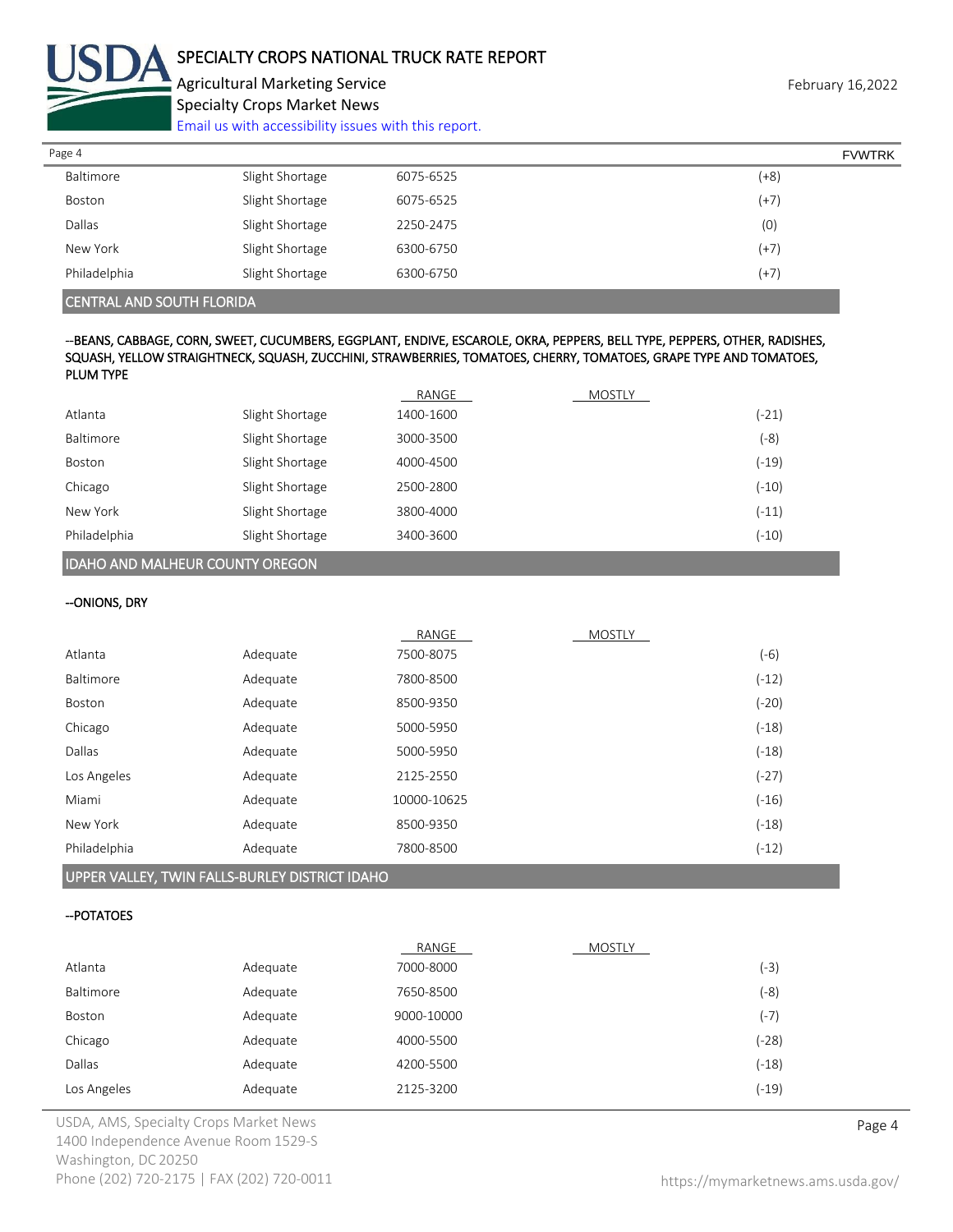

# SPECIALTY CROPS NATIONAL TRUCK RATE REPORT

Agricultural Marketing Service **February 16,2022** February 16,2022 Specialty Crops Market News

[Email us with accessibility issues with this report.](mailto:mars@ams.usda.gov?subject=508%20Inquiry/Report)

| Page 5                                    | Effian us with accessibility issues with this report. |           |               |                  | <b>FVWTRK</b> |
|-------------------------------------------|-------------------------------------------------------|-----------|---------------|------------------|---------------|
| Miami                                     | Adequate                                              | 8500-9500 |               | $(-12)$          |               |
| New York                                  | Adequate                                              | 8500-9000 |               | $(-10)$          |               |
| Philadelphia                              | Adequate                                              | 7650-9000 |               | $(-10)$          |               |
| <b>LOUISIANA</b>                          |                                                       |           |               |                  |               |
|                                           |                                                       |           |               |                  |               |
| -- SWEET POTATOES                         |                                                       |           |               |                  |               |
|                                           |                                                       | RANGE     | <b>MOSTLY</b> |                  |               |
| Boston                                    | Adequate                                              | 5400-6000 | 5600-6000     | (0)              |               |
| New York                                  | Adequate                                              | 5200-6000 | 5400-5800     | (0)              |               |
| <b>MICHIGAN</b>                           |                                                       |           |               |                  |               |
| --APPLES                                  |                                                       |           |               |                  |               |
|                                           |                                                       | RANGE     | <b>MOSTLY</b> |                  |               |
| Atlanta                                   | Slight Shortage                                       | 3800-4200 |               | $\left( \right)$ |               |
| Baltimore                                 | Slight Shortage                                       | 3300-3500 |               | $\left( \right)$ |               |
| Chicago                                   | Slight Shortage                                       | 1200-1300 |               | $\left(\right)$  |               |
| Dallas                                    | Slight Shortage                                       | 3500-3700 |               | $\left(\right)$  |               |
| New York                                  | Slight Shortage                                       | 4000-4200 |               | $\left(\right)$  |               |
| Philadelphia                              | Slight Shortage                                       | 3800-4100 |               | $\left( \right)$ |               |
| MINNESOTA-NORTH DAKOTA (RED RIVER VALLEY) |                                                       |           |               |                  |               |
| -- POTATOES                               |                                                       |           |               |                  |               |
|                                           |                                                       | RANGE     | <b>MOSTLY</b> |                  |               |
| Atlanta                                   | Slight Shortage                                       | 6450-7740 |               | $(+3)$           |               |
| Boston                                    | Shortage                                              | 5805-8600 |               | $(+1)$           |               |
| Chicago                                   | Slight Shortage                                       | 3010-3440 |               | $(-12)$          |               |
| Dallas                                    | Slight Shortage                                       | 4730-6020 |               | $(+5)$           |               |
| <b>MISSISSIPPI</b>                        |                                                       |           |               |                  |               |
| -- SWEET POTATOES                         |                                                       |           |               |                  |               |
|                                           |                                                       | RANGE     | <b>MOSTLY</b> |                  |               |
| Atlanta                                   | Adequate                                              | 1400-1800 | 1600-1800     | (0)              |               |
| Chicago                                   | Adequate                                              | 1800-2600 | 2000-2600     | (0)              |               |
| <b>NEW YORK</b>                           |                                                       |           |               |                  |               |
| --APPLES                                  |                                                       |           |               |                  |               |
|                                           |                                                       | RANGE     | <b>MOSTLY</b> |                  |               |
| Atlanta                                   | Slight Shortage                                       | 4400-5500 | 4400-4800     | (0)              |               |
| Baltimore                                 | Slight Shortage                                       | 2000-4000 | 2200-3000     | (0)              |               |

USDA, AMS, Specialty Crops Market News **Page 5** 1400 Independence Avenue Room 1529-S Washington, DC 20250 Phone (202) 720-2175 | FAX (202) 720-0011 <https://mymarketnews.ams.usda.gov/>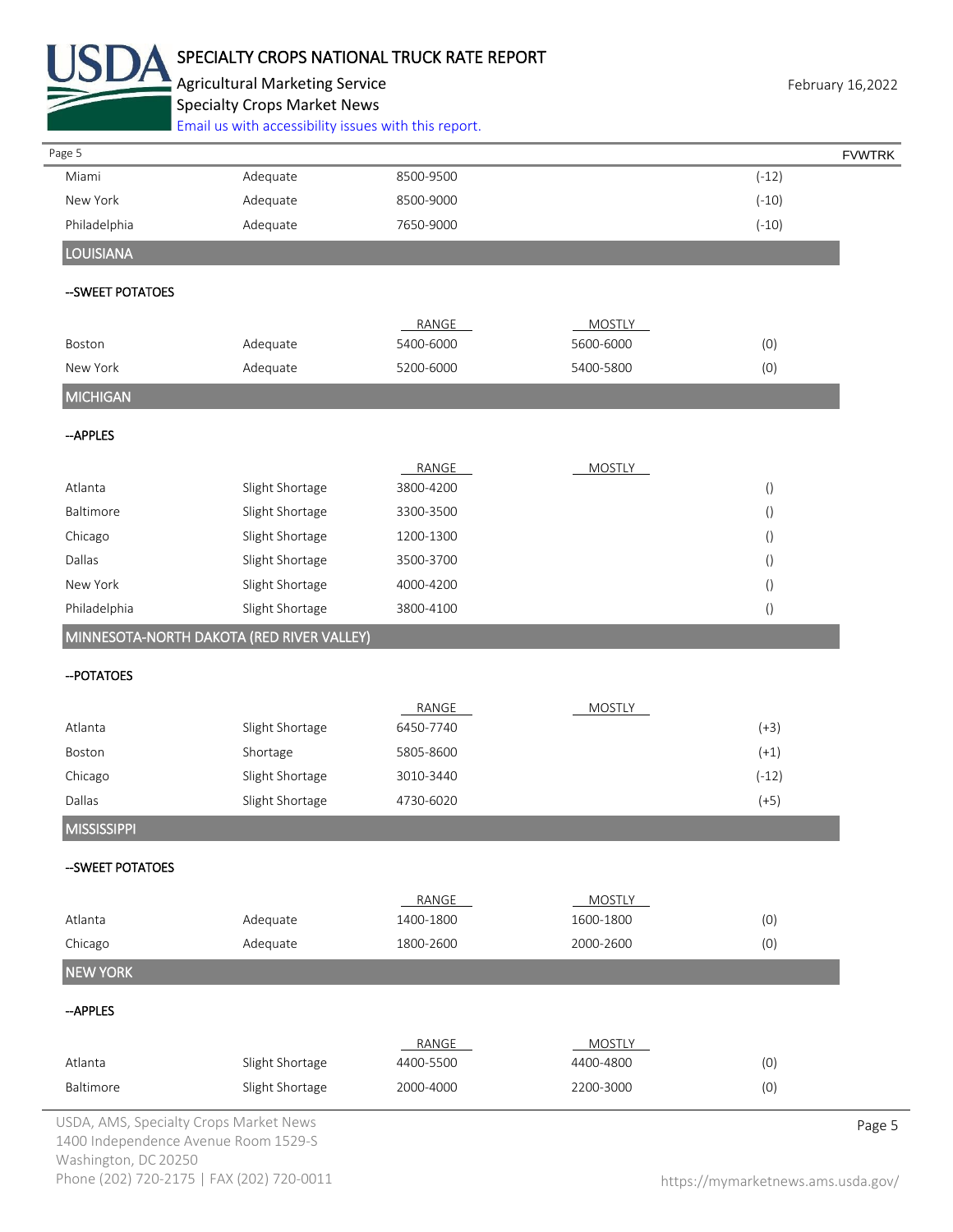

# SPECIALTY CROPS NATIONAL TRUCK RATE REPORT

Agricultural Marketing Service **February 16,2022** February 16,2022 Specialty Crops Market News

[Email us with accessibility issues with this report.](mailto:mars@ams.usda.gov?subject=508%20Inquiry/Report)

| Page 6       |                 |           |           |         | <b>FVWTRK</b> |
|--------------|-----------------|-----------|-----------|---------|---------------|
| Boston       | Slight Shortage | 2000-4000 | 3500-3800 | (-3)    |               |
| Miami        | Slight Shortage | 4500-7000 | 5300-6500 | (+6)    |               |
| New York     | Slight Shortage | 1800-3500 | 3000-3500 | (0)     |               |
| Philadelphia | Slight Shortage | 2000-5000 | 3000-3500 | $(+44)$ |               |

### EASTERN NORTH CAROLINA

### --SWEET POTATOES

|              |          | RANGE     | <b>MOSTLY</b> |         |
|--------------|----------|-----------|---------------|---------|
| Atlanta      | Shortage | 2800-2800 |               | $(+12)$ |
| Baltimore    | Shortage | 2000-2500 |               | (0)     |
| Boston       | Shortage | 4000-4000 |               | $(+7)$  |
| Chicago      | Shortage | 4500-4500 |               | (0)     |
| Miami        | Shortage | 3000-3000 |               | (0)     |
| New York     | Shortage | 2800-3000 |               | (0)     |
| Philadelphia | Shortage | 2200-2500 |               | (0)     |

### MEXICO CROSSINGS THROUGH SOUTH TEXAS

#### --BROCCOLI, CARROTS, CHAYOTE, CILANTRO, CUCUMBERS, GRAPEFRUIT, LIMES, MANGOES, ORANGES, PAPAYA, PEPPERS, ANAHEIM, PEPPERS, BELL TYPE, PEPPERS, HABANERO, PEPPERS, JALAPENO, PEPPERS, POBLANO, PEPPERS, SERRANO, PINEAPPLES, TOMATILLOS, TOMATOES, TOMATOES, GRAPE TYPE, TOMATOES, PLUM TYPE AND WATERMELONS

|              |                | RANGE     | <b>MOSTLY</b> |         |
|--------------|----------------|-----------|---------------|---------|
| Atlanta      | Surplus        | 3800-4600 | 4000-4400     | $(-5)$  |
| Baltimore    | Surplus        | 6600-7200 | 6700-7100     | (-9)    |
| Boston       | Slight Surplus | 8200-8800 | 8200-8700     | $(-6)$  |
| Chicago      | Slight Surplus | 4600-5200 | 4600-5000     | $(-4)$  |
| Dallas       | Surplus        | 1800-2300 | 1800-2200     | (-5)    |
| Los Angeles  | Surplus        | 3400-4000 | 3400-3900     | $(-6)$  |
| Miami        | Surplus        | 4300-5000 | 4300-4700     | $(-18)$ |
| New York     | Slight Surplus | 8300-9000 | 8400-8900     | $(-1)$  |
| Philadelphia | Slight Surplus | 6600-7500 | 6700-7000     | $(-7)$  |
| Seattle      | Surplus        | 6600-7200 | 6800-7000     | (-20)   |

# COLUMBIA BASIN WASHINGTON

#### --ONIONS, DRY AND POTATOES

|               |          | RANGE       | MOSTLY |         |
|---------------|----------|-------------|--------|---------|
| Atlanta       | Adequate | 9000-9200   |        | $(-14)$ |
| <b>Dallas</b> | Adequate | 6500-7900   |        | $(-28)$ |
| Los Angeles   | Adequate | 3200-3700   |        | $(-27)$ |
| Miami         | Adequate | 9800-11500  |        | (-8)    |
| New York      | Adequate | 10800-11500 |        | $(-16)$ |

USDA, AMS, Specialty Crops Market News **Page 6** 1400 Independence Avenue Room 1529-S Washington, DC 20250 Phone (202) 720-2175 | FAX (202) 720-0011 <https://mymarketnews.ams.usda.gov/>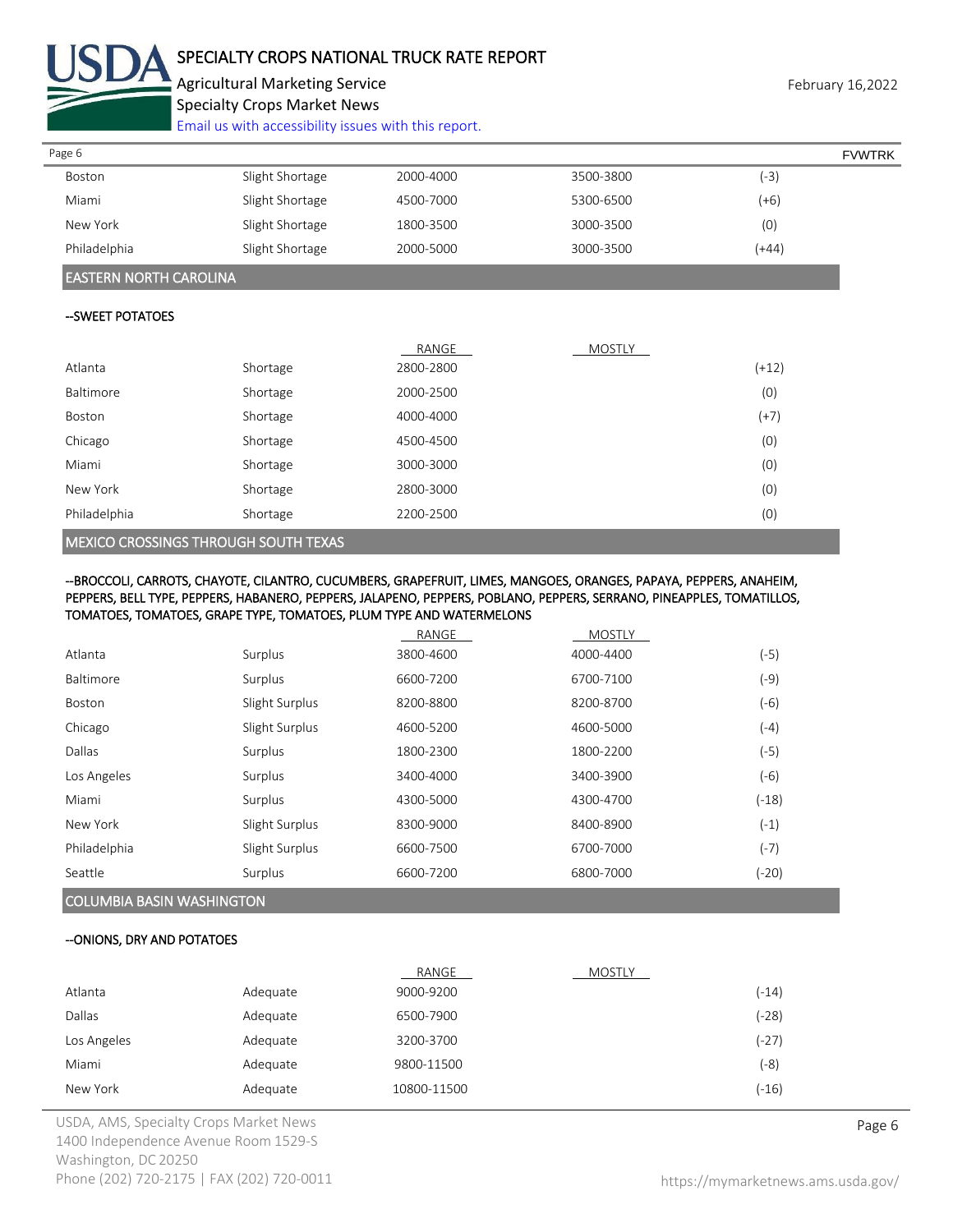

Page 7 FOUNTRK And the set of the set of the set of the set of the set of the set of the set of the set of the set of the set of the set of the set of the set of the set of the set of the set of the set of the set of the s

# YAKIMA VALLEY AND WENATCHEE DISTRICT WASHINGTON

### --APPLES AND PEARS

|                          |          | RANGE       | <b>MOSTLY</b> |        |
|--------------------------|----------|-------------|---------------|--------|
| Atlanta                  | Adequate | 9000-10500  | 9200-10000    | $(-4)$ |
| <b>Baltimore</b>         | Adequate | 9000-11000  | 9500-10500    | $(-7)$ |
| Boston                   | Adequate | 9700-12000  | 10000-11500   | (-9)   |
| Chicago                  | Adequate | 7000-8200   | 7000-7600     | (-3)   |
| Dallas                   | Adequate | 7500-8800   | 7800-8700     | $(-3)$ |
| Los Angeles              | Adequate | 3000-4000   | 3200-3800     | (-5)   |
| Miami                    | Adequate | 10000-11500 | 10000-11500   | $(-7)$ |
| New York                 | Adequate | 9500-11500  | 10000-11000   | $(-7)$ |
| Philadelphia             | Adequate | 9000-11000  | 9500-10500    | $(-7)$ |
| Seattle                  | Adequate | 900-1200    | 1000-1100     | (0)    |
| <b>CENTRAL WISCONSIN</b> |          |             |               |        |

## --ONIONS, DRY AND POTATOES

|              |                 | RANGE     | MOSTLY    |     |
|--------------|-----------------|-----------|-----------|-----|
| Atlanta      | Slight Shortage | 4250-5400 | 4675-4800 | (0) |
| Baltimore    | Slight Shortage | 4250-4675 | 4500-4675 | (0) |
| Boston       | Slight Shortage | 4675-5200 |           | (0) |
| Chicago      | Slight Shortage | 1275-1700 | 1275-1300 | (0) |
| Miami        | Slight Shortage | 6500-6800 |           | (0) |
| New York     | Slight Shortage | 4675-5100 | 5000-5100 | (0) |
| Philadelphia | Slight Shortage | 4250-4675 | 4500-4675 | (0) |